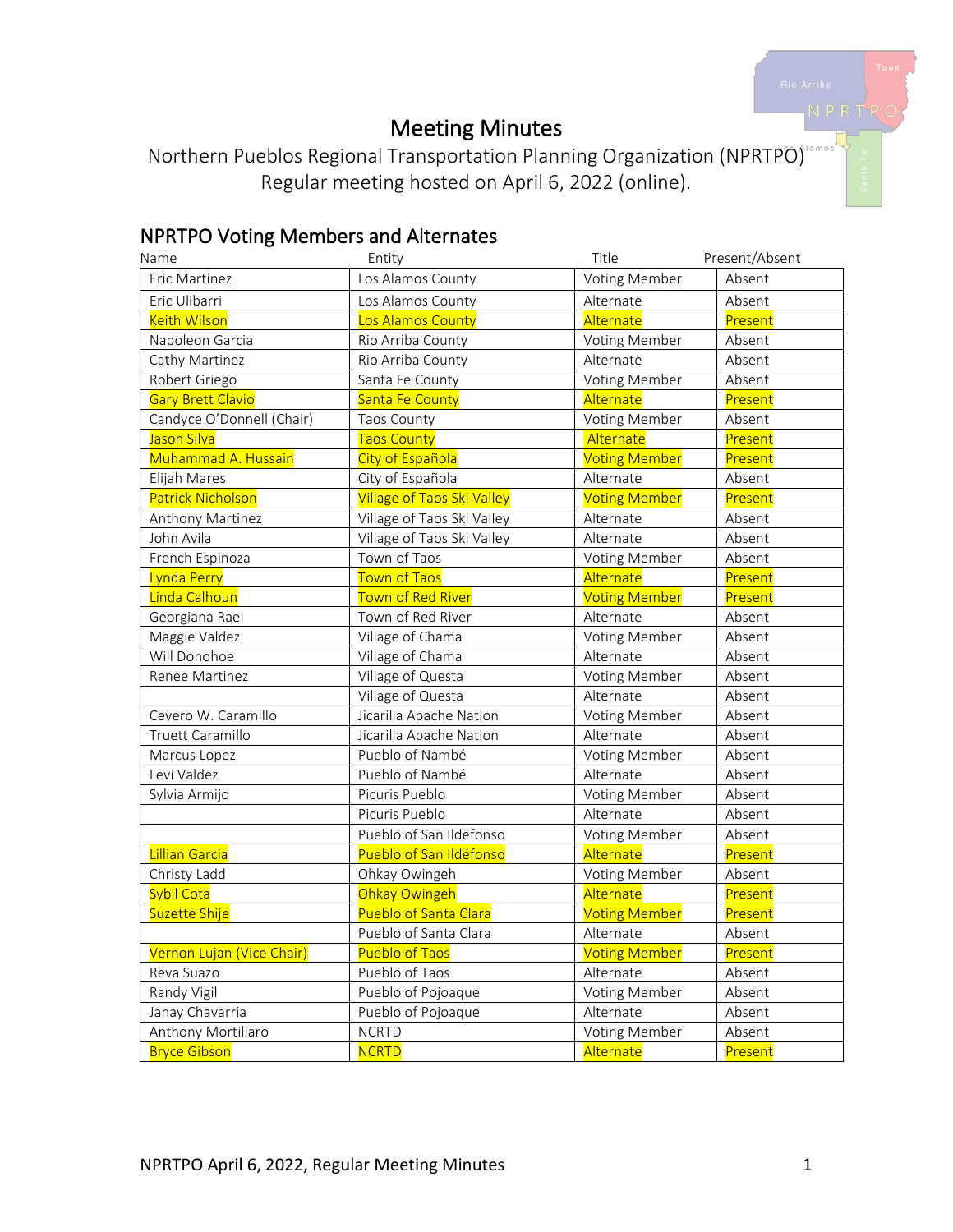

# NCNMEDD/NPRTPO Staff

Christopher Madrid Community Development Director Paul Sittig Transportation Planner Kyla Danforth Transportation Intern

# NMDOT Staff

Ron Shutiva NMDOT Tribal Liaison Neala Krueger NMDOT Urban & Regional Planner Supervisor John Neunuebel NMDOT Urban & Regional Planner Trent Botkin NMDOT Environmental Bureau, Acting Manager

## Guests

Debra Baca Taos County

Richard Runyon Dennis Engineering

#### I. Call Meeting to Order

Vice Chair Vernon Lujan, Taos Pueblo, called the meeting to order at 10:05 AM.

#### II. Pledge of Allegiance

Vice Chair Lujan to lead the pledge of allegiance.

#### III. Opening Prayer

An opening prayer was not performed.

## IV. Welcome and Introductions/Public Comments:

Vice Chair Lujan welcomed everyone to the meeting.

#### V. Roll Call:

Vice Chair Lujan called on Paul Sittig, NCNMEDD, to conduct the roll call.

| Name                    | Entity                     | <b>Voting Member or Alternate</b> |
|-------------------------|----------------------------|-----------------------------------|
| Keith Wilson            | Los Alamos County          | Alternate                         |
| Gary Brett Clavio       | Santa Fe County            | Alternate                         |
| Jason Silva             | Taos County                | Alternate                         |
| Muhammad Hussain        | City of Española           | <b>Voting Member</b>              |
| Patrick Nicholson       | Village of Taos Ski Valley | <b>Voting Member</b>              |
| Lynda Perry             | Town of Taos               | Alternate                         |
| Linda Calhoun           | Town of Red River          | <b>Voting Member</b>              |
| Lillian Garcia          | Pueblo of San Ildefonso    | Alternate                         |
| Sybil Cota              | Ohkay Owingeh              | Alternate                         |
| Suzette Shije           | Pueblo of Santa Clara      | <b>Voting Member</b>              |
| Vice Chair Vernon Lujan | Pueblo of Taos             | <b>Voting Member</b>              |
| <b>Bryce Gibson</b>     | <b>NCRTD</b>               | Alternate                         |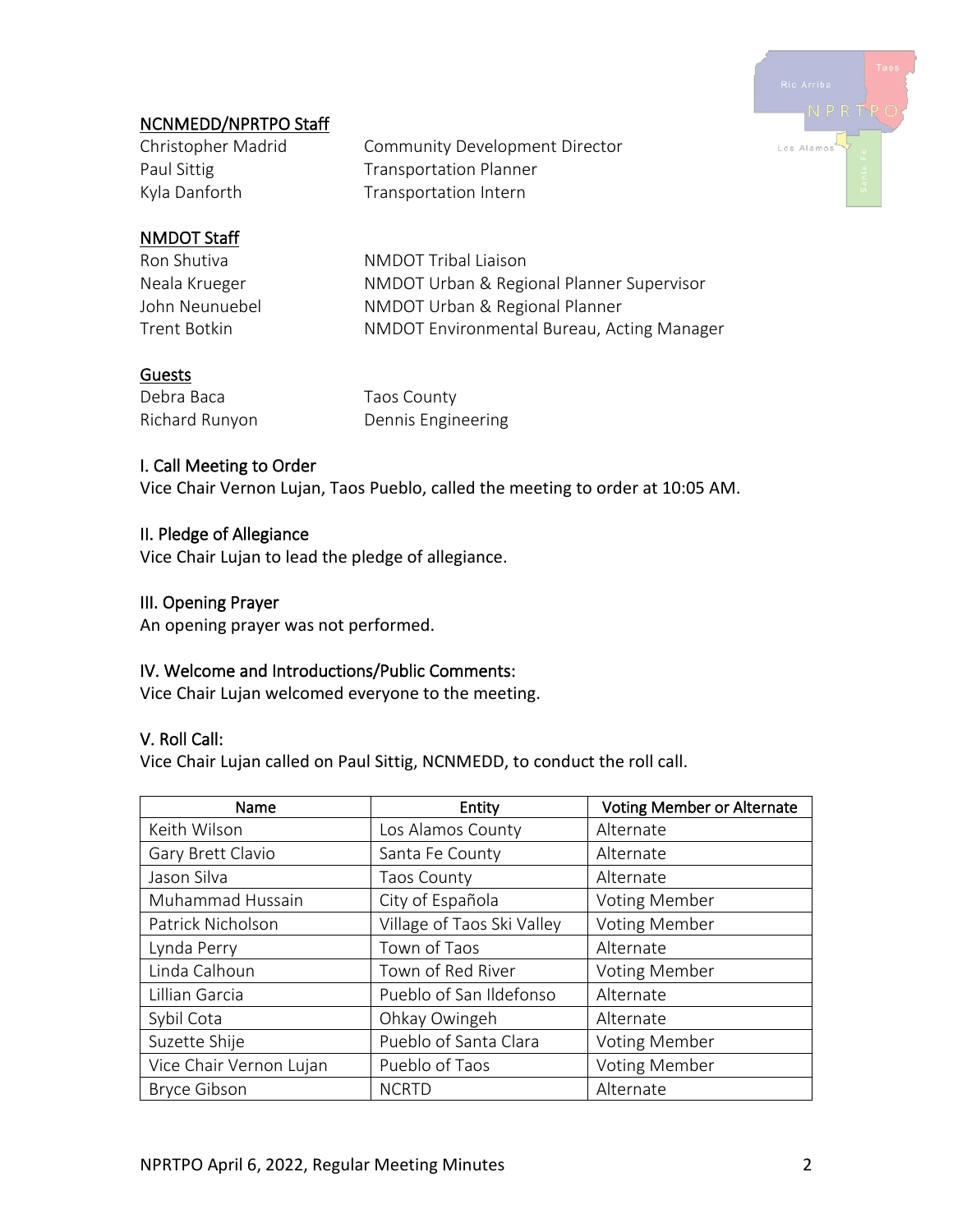Mr. Sittig confirmed that there is a quorum for the meeting.



## VI. Approval of the Agenda:

Vice Chair Lujan, Taos Pueblo, asked for a motion to approve the agenda.

Motion to approve the agenda as presented was made by Mayor Linda Calhoun, Town of Red River. Second by Patrick Nicholson, Village of Taos Ski Valley.

| Name                    | Entity                     | Vote |
|-------------------------|----------------------------|------|
| Keith Wilson            | Los Alamos County          | Yes  |
| Gary Brett Clavio       | Santa Fe County            | Yes  |
| Jason Silva             | <b>Taos County</b>         | Yes  |
| Muhammad Hussain        | City of Española           | Yes  |
| Patrick Nicholson       | Village of Taos Ski Valley | Yes  |
| Lynda Perry             | Town of Taos               | Yes  |
| Linda Calhoun           | Town of Red River          | Yes  |
| Lillian Garcia          | Pueblo of San Ildefonso    | Yes  |
| Sybil Cota              | Ohkay Owingeh              | Yes  |
| Suzette Shije           | Pueblo of Santa Clara      | Yes  |
| Vice Chair Vernon Lujan | Pueblo of Taos             | Yes  |
| <b>Bryce Gibson</b>     | <b>NCRTD</b>               | Yes  |

Roll Call Vote:

The motion passed unanimously with members present.

# VII. Approval of the Minutes: March 2, 2022, Regular Meeting (online)

Vice Chair Lujan, Taos Pueblo, asked everyone to take a moment to review the meeting minutes, and asked for a motion to approve the. Keith Wilson, Los Alamos County, that he was incorrectly listed as being with Santa Fe County on the bottom of the 4<sup>th</sup> page.

Motion was made by Keith Wilson, Los Alamos County, to approve the minutes with the change as noted. Second by Muhammad Hussain, City of Española.

| Name              | Entity                     | Vote |  |  |  |  |
|-------------------|----------------------------|------|--|--|--|--|
| Keith Wilson      | Los Alamos County          | Yes  |  |  |  |  |
| Gary Brett Clavio | Santa Fe County            | Yes  |  |  |  |  |
| Jason Silva       | Taos County                | Yes  |  |  |  |  |
| Muhammad Hussain  | City of Española           | Yes  |  |  |  |  |
| Patrick Nicholson | Village of Taos Ski Valley | Yes  |  |  |  |  |
| Lynda Perry       | Town of Taos               | Yes  |  |  |  |  |
| Linda Calhoun     | Town of Red River          | Yes  |  |  |  |  |

Roll Call Vote: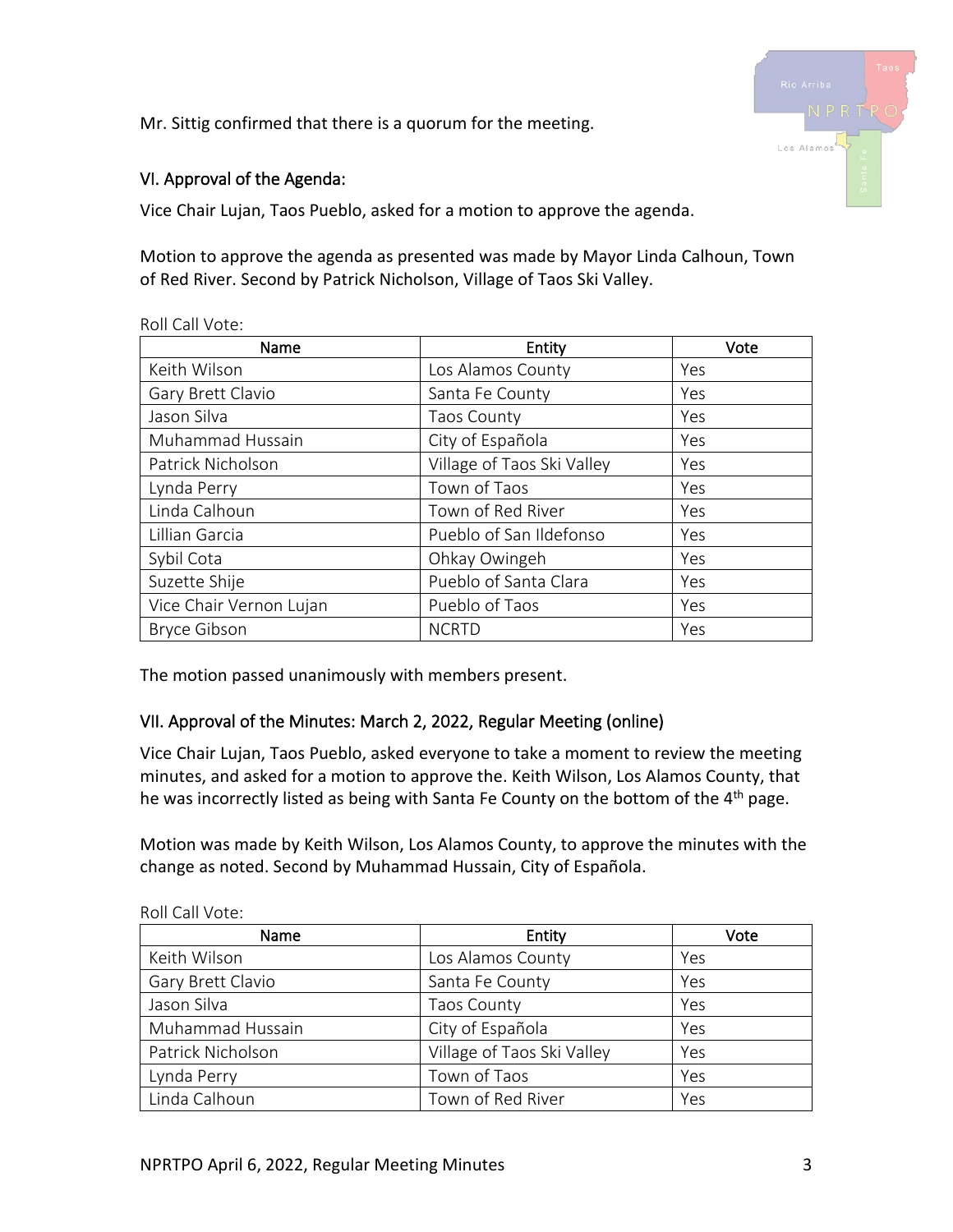|                         |                         |                   | NPRTRO |
|-------------------------|-------------------------|-------------------|--------|
| Name                    | Entity                  | Vote              |        |
| Lillian Garcia          | Pueblo of San Ildefonso | Yes<br>Los Alamos | ட      |
| Sybil Cota              | Ohkay Owingeh           | Yes               | Santa  |
| Suzette Shije           | Pueblo of Santa Clara   | Yes               |        |
| Vice Chair Vernon Lujan | Pueblo of Taos          | Yes               |        |
| <b>Bryce Gibson</b>     | <b>NCRTD</b>            | Yes               |        |

The motion passed unanimously with members present.

## VIII. Presentation: Environmental Review and Considerations (NMDOT, Trent Botkin)

Trent Botkin, Acting Manager of the NMDOT Environmental Bureau, gave an overview of environmental and cultural aspects to consider when scoping and planning a project. Using local, state, or federal funds will change the type of environmental review that will be required. Once the entity has put together a project scope, reach out to the NMDOT Environmental Bureau's Tribal/ Local Public Agency (T/LPA) Specialist Emily Dossett, who will help you understand the level of environmental surveys and effort you will have. Elements to consider include the type of environment – is it a new road or adding a new lane that will be disturbing previously undisturbed land, NMDOT will need to see if a cultural resource survey was done previously in that area, and if not, a cultural resources survey will likely be needed, and can be included in the scope of the project. Alternatively, if the project is within a highly urbanized area with no new areas of disturbance, your environmental review will likely be very quick and will not require much work on this aspect. Projects that seem similar may require different reviews, based on historic districts, historically significant structure, or critical habitats, and the NMDOT Environmental Bureau can help you understand and prepare for the required surveys to expedite your project.

One issue that the Environment Bureau has seen before is where an applicant will spend time to develop a project for a short construction window without doing sufficient environmental work. The other issue is funding, where a project has been "federalized" through use of federal funds for a corridor study, design, or a portion of the construction funding, and all related work will need to adhere to all applicable federal standards, including NEPA, the National Environmental Policy Act. It's not a large burden, but it is an additional layer of review, and may require public involvement, which can be done by a T/LPA without consultant support.

Part of your due diligence with consultant support is to check that the consultant has coordinated with NMDOT on all clearances and reviews, including environmental review, or the project timeline and funding could be jeopardized.

Sybil Cota, Ohkay Owingeh, asked if on projects that involve both BIA and NMDOT, who leads the environmental review process. Mr. Botkin said that NMDOT would complete their environmental review and submit the Environmental Assessment (EA) to BIA, who complete their review and return the EA to NMDOT Environmental Bureau. Mr. Botkin confirmed that they had received the NM-74 EA from BIA.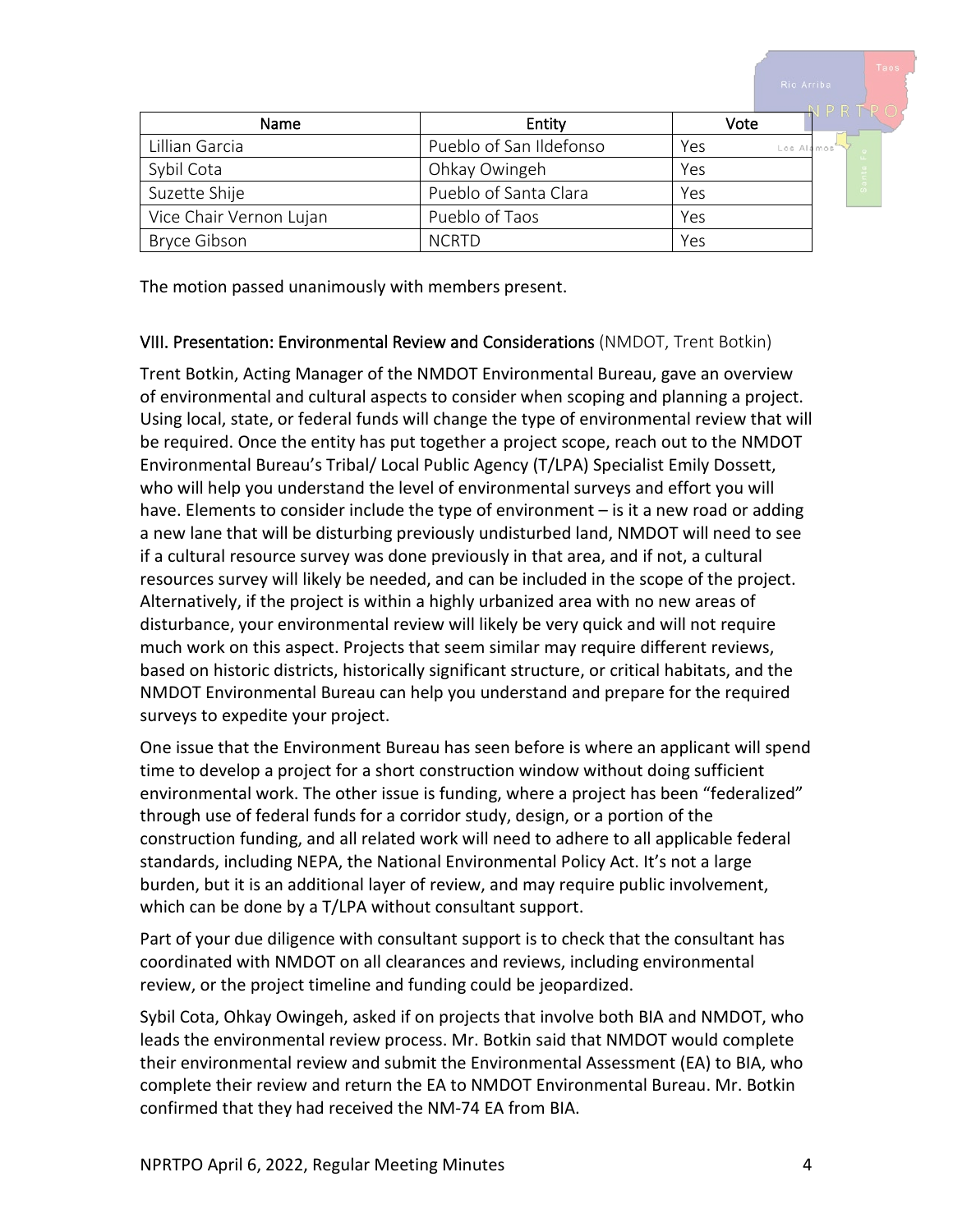Mr. Botkin also noted that for projects that require right-of-way on Tribal lands, that automatically requires a BIA environmental assessment. This is not a huge deal but adds........ time onto the NMDOT right-of-way process. A project on Tribal lands that does not require right-of-way can use a Categorical Exclusion (CE), which does not include the BIA, but will require approval from the Tribal entity, NMDOT, and FHWA if federal

Paul Sittig, NCNMEDD, asked if the FY 2023 Transportation Project Fund (TPF) applications would receive environmental review before the May 31, 2022, deadline to submit applications to NMDOT. Mr. Botkin noted that environmental review can be provided for design, design and right-of-way, or construction, but not for scoping only. Mr. Botkin noted you could ask project-specific questions of Ms. Dossett, T/LPA Coordinator, at 505-469-9993 or **Emily.dossett@state.nm.us, or Mr. Botkin**, Acting Manager, at 505-470-4195 or Trent. Botkin@state.nm.us.

Vice Chair Lujan, Taos Pueblo, noted that Pueblos and Tribal Nations also receive requests for environmental reviews as part of the Section 106 consultation process. Mr. Botkin noted that if a tribal entity had a Tribal Historic Preservation Officer (THPO), NMDOT will work with that individual to complete Section 106, but if the tribal entity does not have a THPO, NMDOT still consults with the Tribal government, but it will also require BIA to sign off on Section 106.

## IX. Action/Approval: Letters of Support for two NCRTD RAISE grant applications (NCRTD, NPRTPO staff)

Bryce Gibson, NCRTD, provided a brief overview of the two RAISE applications and the letters of support that NCRTD was seeking from the NPRTPO members:

• In Española, there are two project elements

dollars are being used.

- o Renovations to and expansion of the administrative offices at the Jim West center, which NCRTD has occupied for a decade; in that time, services and staffing has increased, outgrowing the space. NCRTD is in the process of constructing a maintenance facility behind the main building, freeing up space that is currently used for parts storage and vehicle repairs. These spaces would be renovated, and an addition added to the front of the building, allowing for many more years of operation and growth at this location.
- o NCRTD would also like to develop an on-site park-and-ride facility, to include restrooms, a covered waiting area, passenger information kiosks, vehicle charging infrastructure for commuters and NCRTD's new EV fleet.
- In Taos County, NCRTD is looking to take over some of the Taos Ski Valley shuttle service, augmenting NCRTD's current seasonal service, and expand to year-round transit to provide opportunities for recreation along NM-150 between the Town of Taos and Taos Ski Valley. This would require purchasing four additional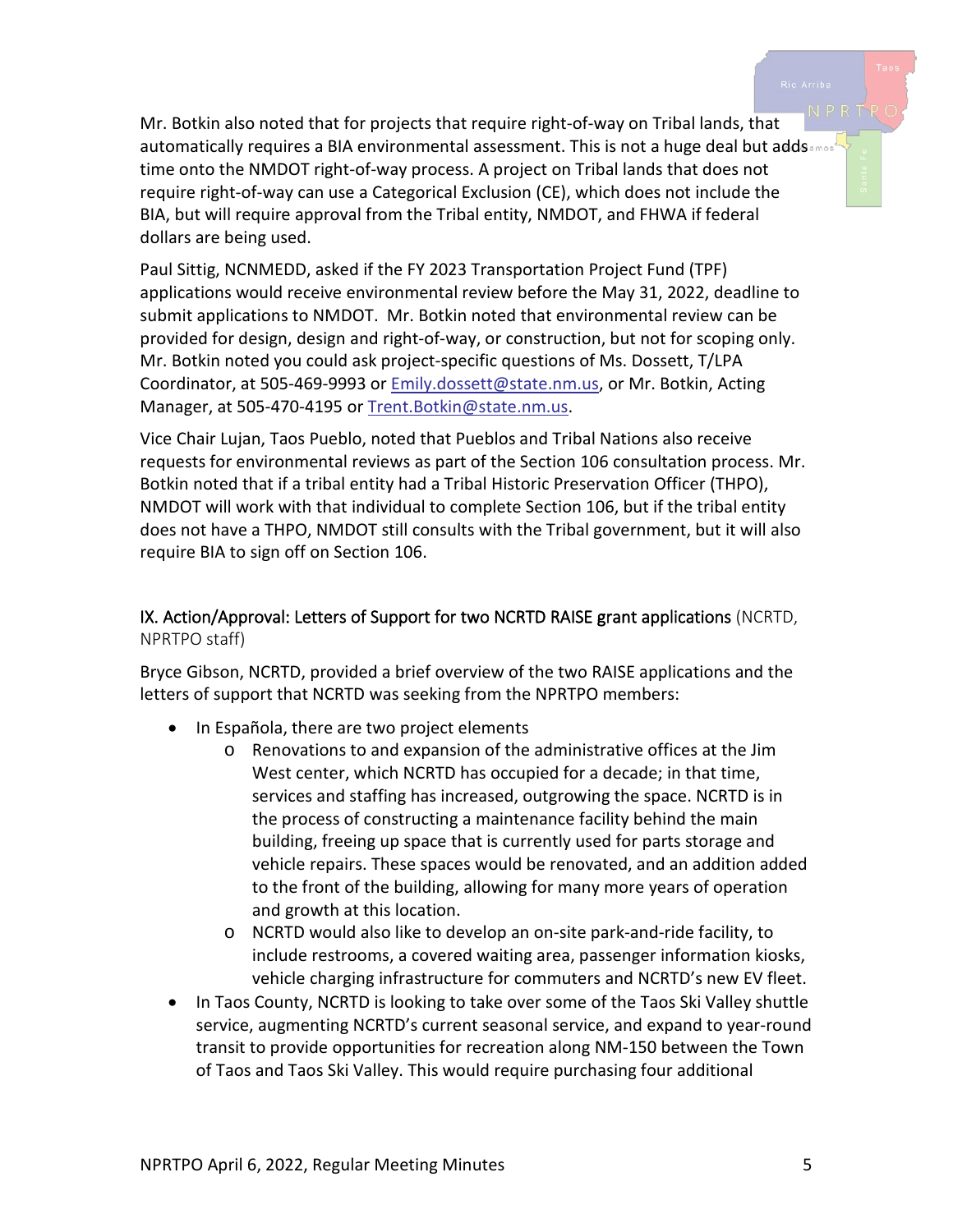vehicles, and NCRTD is looking to convert its fleet to zero emission vehicles, Which would also require charging infrastructure for the new electric buses. Los Alamos

Vice Chair Lujan asked members if they had all had a chance to review the letters of support. Patrick Nicholson, Village of Taos Ski Valley, stated he had and made a motion of support. Mayor Linda Calhoun, Town of Red River, seconded the motion.

| Name                    | Entity                     | Vote    |
|-------------------------|----------------------------|---------|
| Keith Wilson            | Los Alamos County          | Yes     |
| Gary Brett Clavio       | Santa Fe County            | Yes     |
| Jason Silva             | <b>Taos County</b>         | Yes     |
| Muhammad Hussain        | City of Española           | Yes     |
| Patrick Nicholson       | Village of Taos Ski Valley | Yes     |
| Lynda Perry             | Town of Taos               | Yes     |
| Linda Calhoun           | Town of Red River          | Yes     |
| Lillian Garcia          | Pueblo of San Ildefonso    | Yes     |
| Sybil Cota              | Ohkay Owingeh              | Yes     |
| Suzette Shije           | Pueblo of Santa Clara      | Yes     |
| Vice Chair Vernon Lujan | Pueblo of Taos             | Yes     |
| <b>Bryce Gibson</b>     | <b>NCRTD</b>               | Abstain |

Roll Call Vote:

With the exception of NCRTD abstaining, the motion passed unanimously with members present.

# X. Action/Approval: NMDOT Bridge Rating for Federal Funding (NMDOT staff)

Mr. Sittig presented a summary of the NMDOT Bridge presentation and NPRTPO survey responses to the survey that Mr. Sittig distributed. He noted that:

- NMDOT is responsible for inspection of all NMDOT and local government owned bridges since 1972
	- o This does not include bridges inspected by other federal agencies, such as BIA or USFS
- Only bridges 20' or greater in length are considered bridges, and this includes some culverts
	- o Some notable local bridges are not included as they are less than 20' long
- The focus is on bridges rated by NMDOT as Fair (5 or 6) or Poor (0-4, or structurally deficient)
- NMDOT has a minimum of \$6.75 million to allocate to local bridges per year for the next five years for the entire state, or about \$34 million dollars total
- Of the locally-owned bridges in the NPRTPO region, 12.7% are in good condition, 79.9& % in fair condition, and 7.4% in poor condition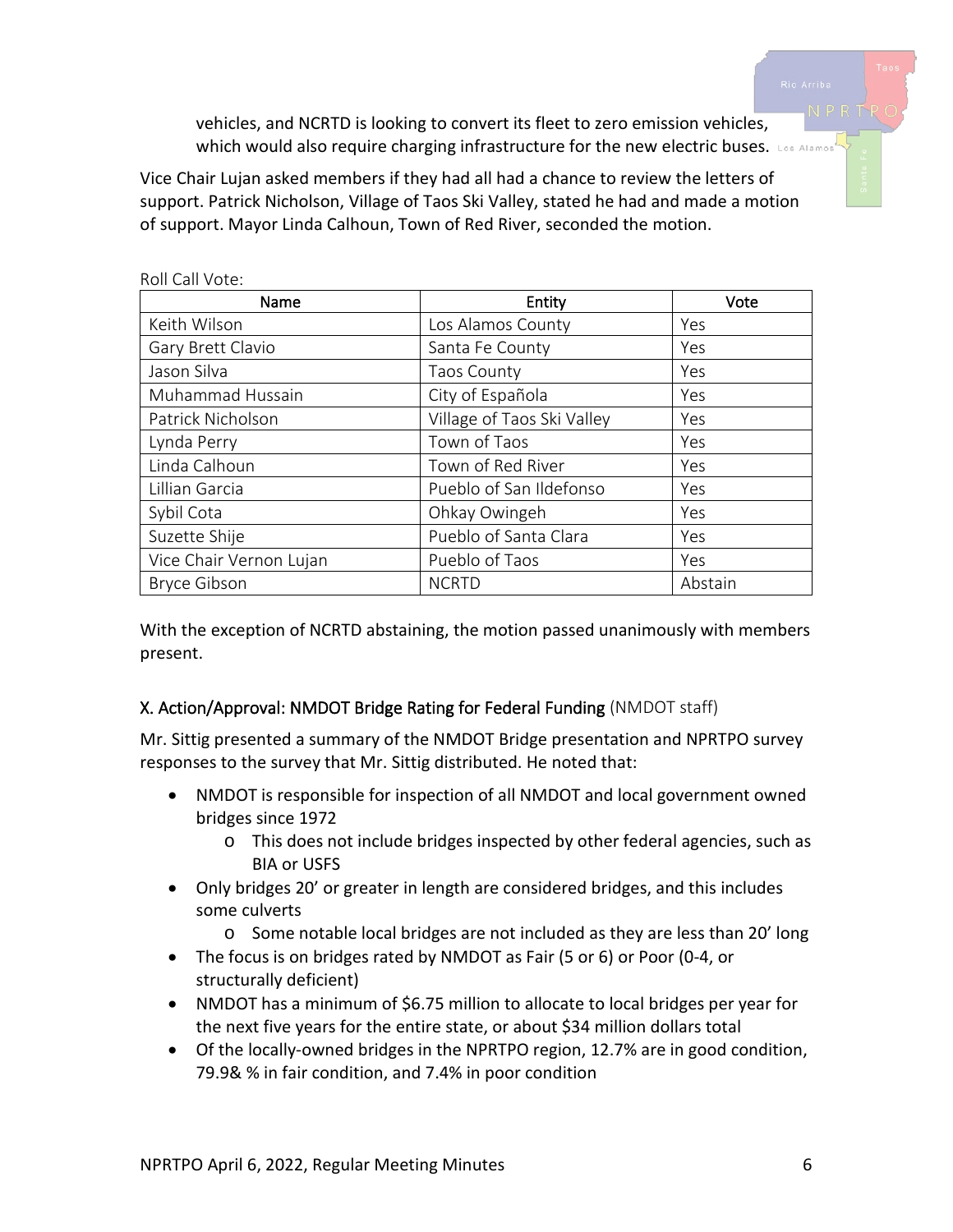Mr. Sittig presented a map of the non-NMDOT owned bridges in the region for a highlevel review: .<br>.os Alamos



He stated this includes some BIA and USFS bridges and noted that the purple line is the NPRTPO boundary, with the Santa Fe MPO boundary inset. He also noted that the colored roadway was the functional classification network in the region, included for context. Mr. Sittig also presented NMDOT's new list of prioritized bridges from the NPRTPO region, as reviewed by the Bridge Management Section and District 5:

| <b>RANK</b>             | <b>NMDOT BRIDGE</b><br>ID | <b>DISTRICT</b>         | <b>OWNER</b>                       | <b>FACILITY</b> | <b>FEATURE</b><br><b>INTERSECTED</b> | <b>WORK</b><br><b>RECOMMENDATION</b> | <b>ESTIMATED</b><br>COST | <b>YEAR</b><br><b>BUILT</b> | <b>DECK</b>      | <b>SUPER</b>     | <b>SUB</b>                 | <b>CULV</b>                     | <b>DECK</b><br>AREA |
|-------------------------|---------------------------|-------------------------|------------------------------------|-----------------|--------------------------------------|--------------------------------------|--------------------------|-----------------------------|------------------|------------------|----------------------------|---------------------------------|---------------------|
| $\blacktriangleleft$    | 8681                      | 5                       | <b>Rio Arriba</b><br><b>County</b> | 39-2443         | <b>LOS PINOS</b><br><b>RIVER</b>     | <b>REPLACEMENT</b>                   | s<br>456,947             | 1986                        | 4 Poor           | 5 Fair           | <b>3 Serious</b>           | N N/A (NBI)                     | 635                 |
| $\overline{\mathbf{z}}$ | 3807                      | 5                       | Taos<br><b>County</b>              | 55-B006         | <b>RIO HONDO</b>                     | <b>REPLACEMENT</b>                   | 3<br>449,501             | 1935                        | 5 Fair           | 4 Poor           | 4 Poor                     | N N/A (NBI)                     | 624                 |
| $\overline{\mathbf{a}}$ | 7760                      | G)                      | Taos<br><b>County</b>              | 55-2023         | <b>RIO SANTA</b><br><b>BARBARA</b>   | <b>MAJOR REHAB</b>                   | \$<br>203,580            | 1974                        | 5 Fair           | <b>3 Serious</b> | <b>SFair</b>               | N N/A (NB)                      | 377                 |
| 5                       | 9595                      | 5                       | Taos<br><b>County</b>              | 55-064          | <b>RIO DEL</b><br><b>PUEBLO</b>      | <b>REPLACEMENT</b>                   | \$<br>295,200            | 1992                        | 6<br>Satisfactor | 5 Fair           | 7 Good                     | N N/A (NBI)                     | 410                 |
| $\bf{8}$                | 2647                      | G.                      | <b>Taos</b><br><b>County</b>       | 55-B057         | <b>COSTILLA</b><br><b>CREEK</b>      | <b>MAJOR REHAB</b>                   | s<br>319,688             | 1940                        | N N/A<br>(NBI)   | N N/A<br>(NBI)   | N <sub>N</sub> /A<br>(NBI) | 4 Considerable<br><b>Damage</b> | 592                 |
| $\overline{9}$          | 7861                      | $\overline{\mathbf{5}}$ | <b>Rio Arriba</b><br><b>County</b> | 39-Z083         | <b>RIO</b><br><b>QUEMADO</b>         | <b>REHABILITATION</b>                | Ś.<br>162,750            | 1975                        | 6<br>Satisfactor | 5 Fair           | 5 Fair                     | N N/A (NBI)                     | 452                 |
|                         |                           |                         |                                    |                 |                                      |                                      | $\Sigma$ \$ 1,887,666    |                             |                  |                  |                            |                                 |                     |
|                         |                           |                         |                                    |                 |                                      | <b>Rio Arriba County</b>             | \$<br>619,697            |                             |                  |                  |                            |                                 |                     |
|                         |                           |                         |                                    |                 |                                      | <b>Taos County</b>                   | \$1,267,969              |                             |                  |                  |                            |                                 |                     |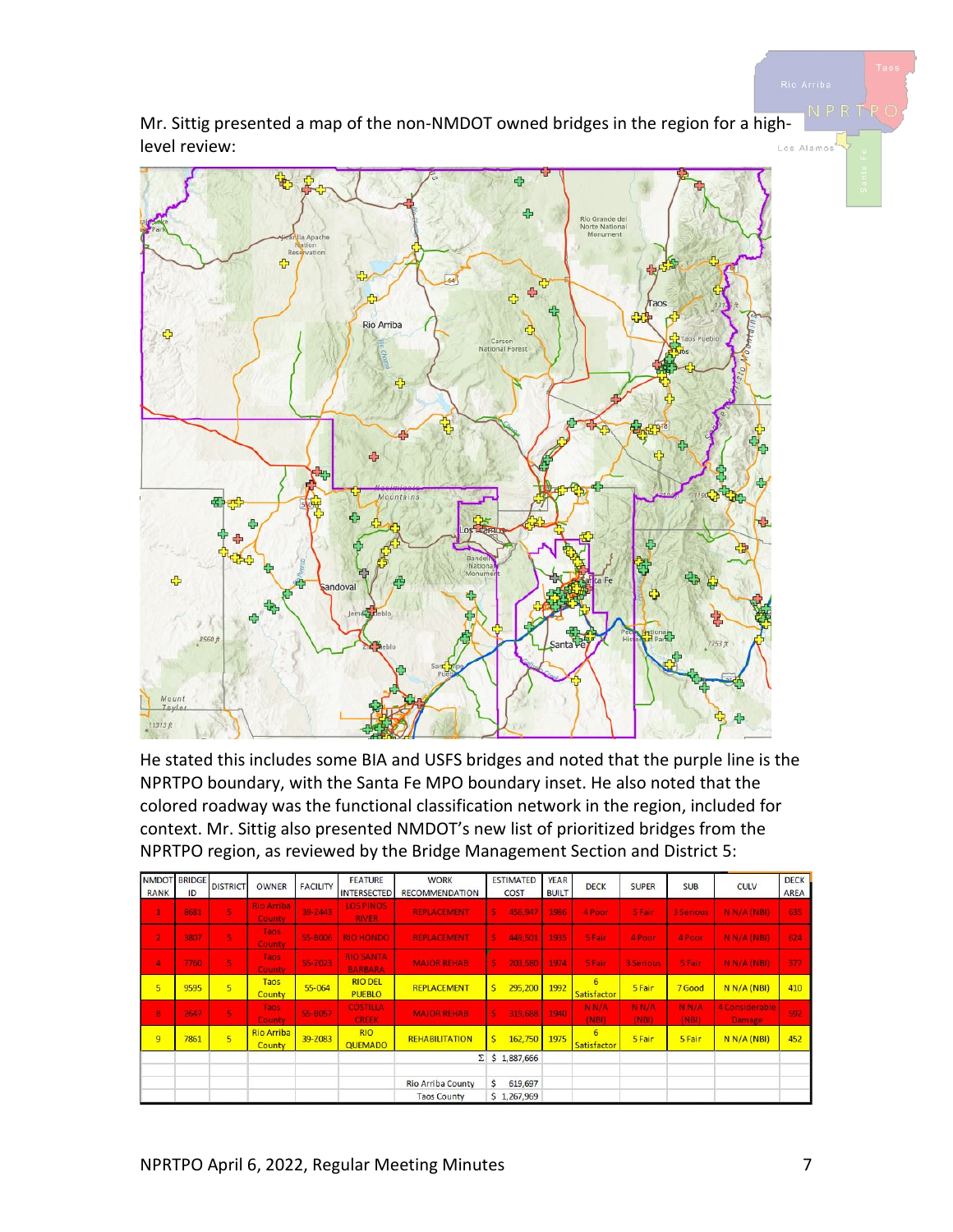Mr. Sittig noted that 6 of the top 10 bridges to repair or replace in District 5 are within the NMDOT region, specifically within Rio Arriba and Taos Counties. Mr. Sittig also Los Alamos presented the complete list of bridges within the NPRTPO region.

Patrick Nicholson, Village of Taos Ski Valley, asked Mr. Sittig to specify the location of priority bridge number 2, the Taos County bridge over Rio Hondo, #3807, on John Dunn Bridge Road, B-007. Jason Silva, Taos County, stated that the County is pursuing Federal Lands Access Program (FLAP) funding, as it accesses Río Grande del Norte National Monument. #3808 also needs renovations. If funded through FLAP, this could be taken off the list.

Keith Wilson, Los Alamos County, asked whether these bridges could be funded over the next five years, or if NMDOT would come back each year to re-rank or re-consider additional bridges. Mr. Sittig had technical difficulties and was unable to reply, and Vice Chair Lujan suggested that these were indeed identified for future years of funding. Upon rejoining the call, Mr. Sittig confirmed that this likely NMDOT's priority list for the five years. Mr. Sittig also noted that this federal bridge funding will cover 100% of design and construction, though NMDOT is also looking for those bridges that are already designed, so they could prioritize those to start work sooner.

Mr. Wilson made the motion to approve the list of bridge priorities as presented. Mayor Calhoun, Village of Red River, seconded the motion.

| Name                    | Entity                     | Vote |
|-------------------------|----------------------------|------|
| Keith Wilson            | Los Alamos County          | Yes  |
| Gary Brett Clavio       | Santa Fe County            | Yes  |
| Jason Silva             | <b>Taos County</b>         | Yes  |
| Muhammad Hussain        | City of Española           | Yes  |
| Patrick Nicholson       | Village of Taos Ski Valley | Yes  |
| Lynda Perry             | Town of Taos               | Yes  |
| Linda Calhoun           | Town of Red River          | Yes  |
| Lillian Garcia          | Pueblo of San Ildefonso    | Yes  |
| Sybil Cota              | Ohkay Owingeh              | Yes  |
| Suzette Shije           | Pueblo of Santa Clara      | Yes  |
| Vice Chair Vernon Lujan | Pueblo of Taos             | Yes  |
| <b>Bryce Gibson</b>     | <b>NCRTD</b>               | Yes  |

Roll Call Vote:

The motion passed unanimously with members present.

Ron Shutiva, NMDOT Tribal Liaison, suggested that members indicate their priority bridges to NMDOT, and noted that in addition to the local bridge funding, there is a tribal set-aside for bridges, too.

Bret Clavio, Santa Fe County, asked about how to submit bridges that were not on the list of locally owned bridges to NMDOT for consideration. Mr. Sittig noted that the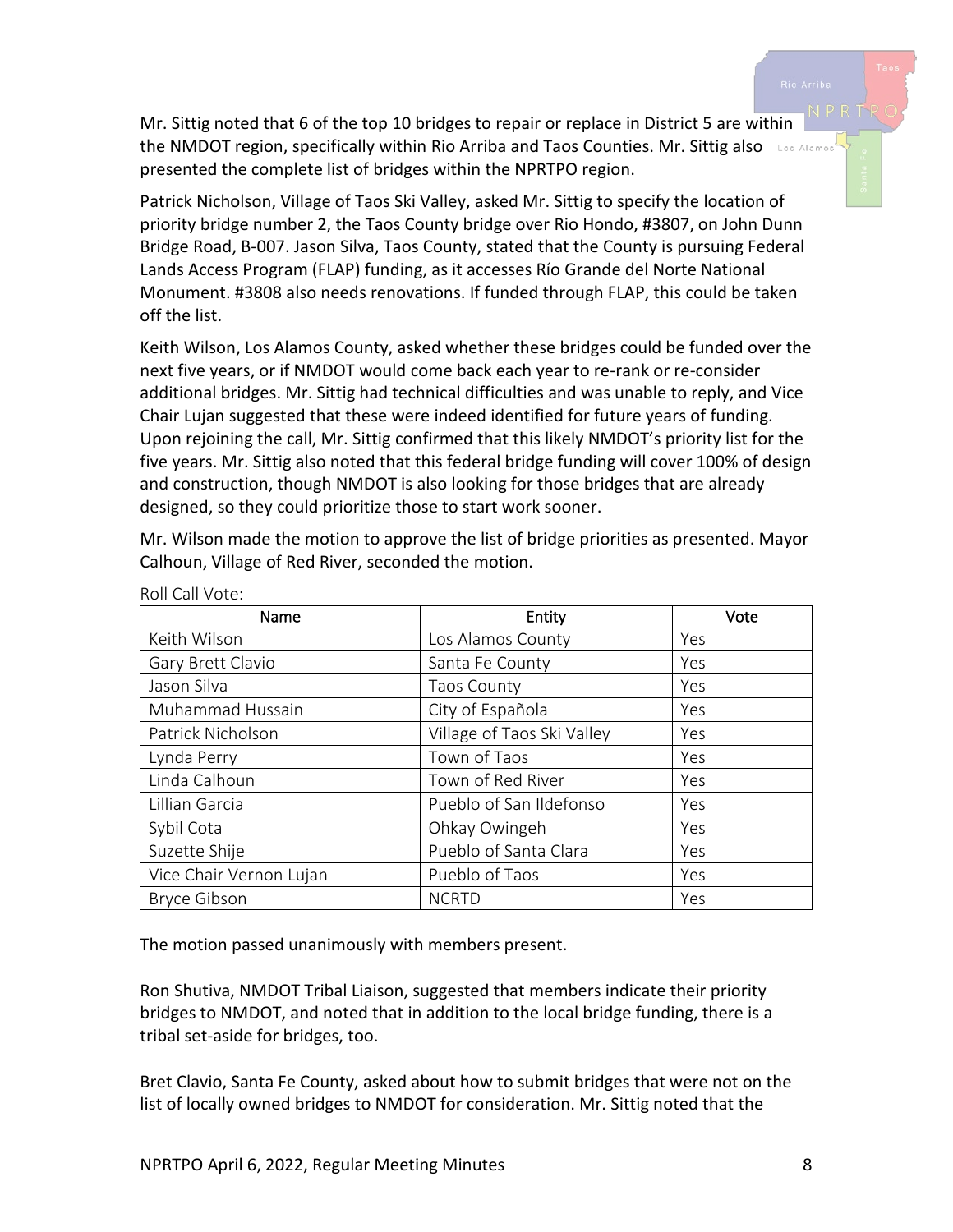prioritized list from NMDOT is based on a few criteria, primarily that bridges must be more than 20' feet in length. The condition rating comes from NMDOT's review, and os Alamos that they are looking for confirmation of county and community priorities for the bridges based on local knowledge and understanding of the use of the bridge, but there is no other application process for funding consideration. (*You can contact the NMDOT Bridge Management Engineer, Jeff Vigil, at (505) 490-2699 or [Jeff.Vigil@state.nm.us](mailto:Jeff.Vigil@state.nm.us) )*

Vice Chair Lujan mentioned a bridge in Santa Fe on US-285, across the Rio Tesuque, at the bottom of Opera Hill. He also mentioned a bridge in Taos on US-64/NM 68, a box culvert that is probably over 20' long.

#### XI. Presentation: Congressionally Directed Spending (Christopher Madrid, NCNMEDD)

Christopher Madrid, NCNMEDD Community Development Director, provided a summary of the new call for projects from the Congressionally Directed Spending (CDS). He noted that this is somewhat like the return of earmarks, though there are specific programs or funding categories, and the congressional delegation will direct funding requests to suitable sources. Mr. Madrid noted it has a good funding rate to effort ratio, with projects being funded at about \$1 million. The final guidelines came out late March, and the application deadlines are the 2<sup>nd</sup> week of April. Each call for of the congressional delegations' call for projects is generally the same, but the formats look slightly different. All want to see community support, though Senator Ray Luján asked for two letters of support. Mr. Madrid suggested that members go back to their ICIPs to look for projects to submit and look at what was funded last year, such as the courthouse in Taos, electric vehicle charging stations, and emergency vehicles. Congressional staff are also good at guiding you through this process.

Sybil Cota, Ohkay Owingeh, shared a comment from Christy Ladd, who was not able to attend the meeting. Ms. Ladd said that she was not encouraged to submit applications for the CDS, as she had submitted an application to Congresswoman Leger Fernández last year but the request died in appropriations, and this year Senator Ben Ray Luján did not appear interested in their projects. Mr. Madrid noted that unlike the previous system of earmarks, CDS is not up to individual representatives or senators to pick projects. Rather, the request goes to the delegation, and the delegation sends the requests to the appropriations committee. Our congregational delegation presents the projects on our behalf, but the agencies are only approving some of our requests each year. 1% of the agency budgets were allocated for CDS last year. They can't fund every request, but if you don't make a request, you will not have a chance to get funding.

Vice Chair Lujan shared his similar experience to the funding request last year, where it sounded like funding was more certain. He noted that he also submitted for FY 2022 TPF funding and heard back from NMDOT sooner than he heard back about the congressional funding.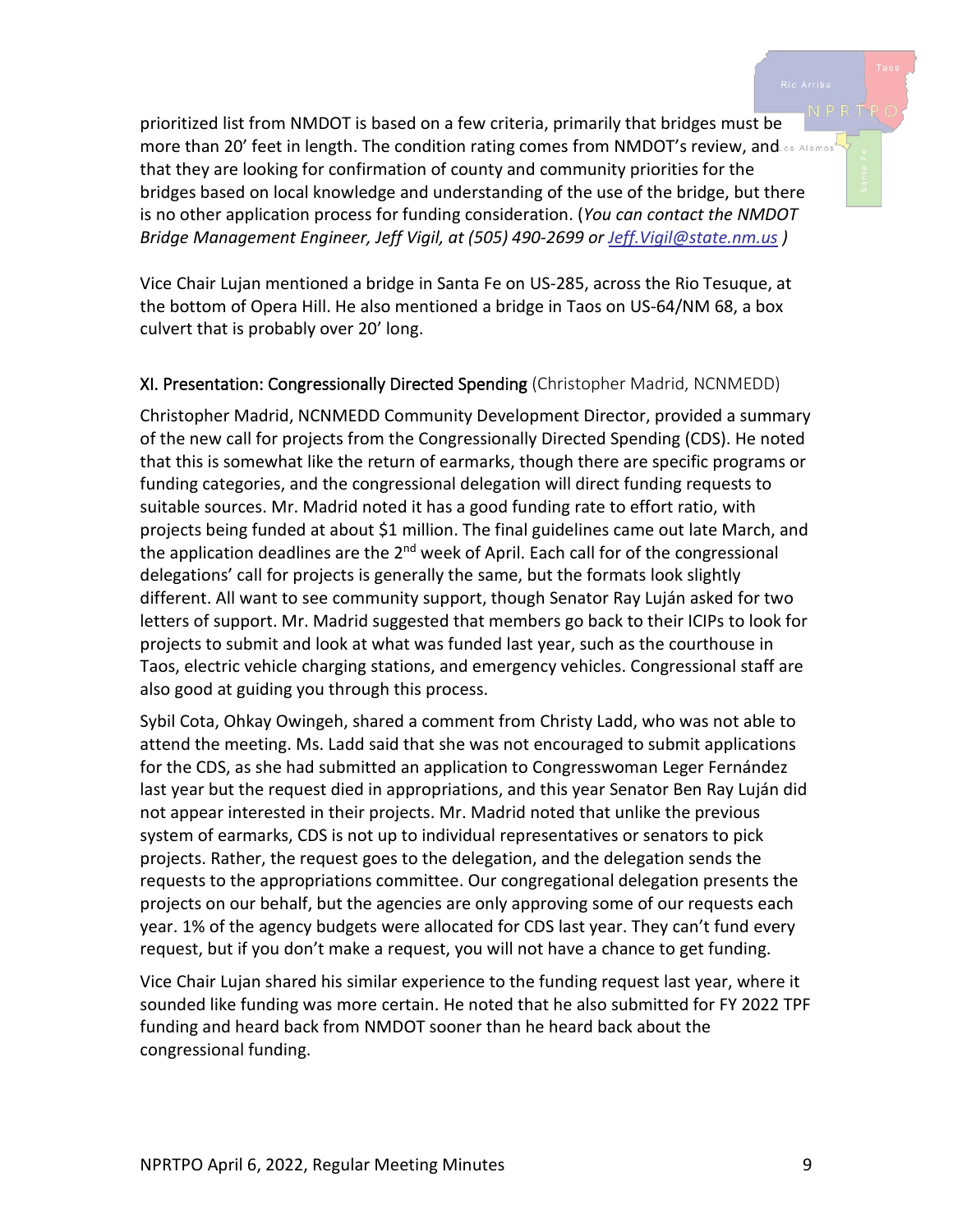## XII. Discussion: Transportation Project Fund reminders, Q&A (RTPO members & staff)

Mr. Sittig presented a reminder of the FY 2023 TPF schedule:

- April 6, 2022 FY 2023 TPF PFFs due to Mr. Sittig
- May 4, 2022 NPRTPO application rating and ranking
- May 31, 2022 Mr. Sittig to submit final application packets to NMDOT
- Summer 2022 NMDOT makes final recommendations to State Transportation Commission, who select final awards by Sept. 1, 2022
- $\bullet$  1<sup>st</sup> week of Sept. NMDOT sends out award letters
- End of Sept. 2022 final match waiver requests are due

Mr. Sittig presented the revised FY 2023 TPF rating and ranking criteria, as approved by NPRTPO, adding up to 5 points for participation in NPRTPO meetings. Mr. Sittig noted that he would distribute an updated TPF presentation template that members could use or refer to when developing their applications.

Mr. Wilson reiterated that presentations should be at most 5 minutes, and Mr. Sittig stated he would be more strict with that time limit.

## XIII. Presentation/Discussion: NP Regional Transportation Plan Status Update (RTPO staff)

Mr. Sittig provided a quick update to ongoing Northern Pueblos Regional Transportation Plan (RTP) development, summarizing the discussion of the subcommittee, whose major direction was to make the plan more succinct, with a maximum of 20 pages for the main document. He noted that the current draft is around 30 pages, so he and Kyla Danforth will pare back the main plan. Additional data and materials will be included in an expanded appendix, all with the goal of supporting application development.

Ms. Danforth noted that she and Mr. Sittig are looking for member input on the goals, objectives, and strategies for the RTP.

Mr. Wilson reminded members to submit information on and pictures of successful projects in the region, to be included as success stories to inform or inspire other entities on how to develop and pursue their own projects. Mr. Wilson noted that the prior plan didn't highlight the previous successes in the region. Mr. Sittig noted that he had received a few projects and photos and would like more.

Vice Chair Lujan noted he had also suggested including a section on the Pueblos and Tribal Nations in RTP. Mr. Sittig thanked the vice chair for the reminder, and that he would include this in the plan, highlighting the unique needs and processes of the tribal entities in the region.

## **XIV. NMDOT Updates**

Neala Krueger, NMDOT Urban & Regional Planner Supervisor, introduced John Neunuebel as the new NMDOT planning liaison. Ms. Krueger also noted that the Los Alamo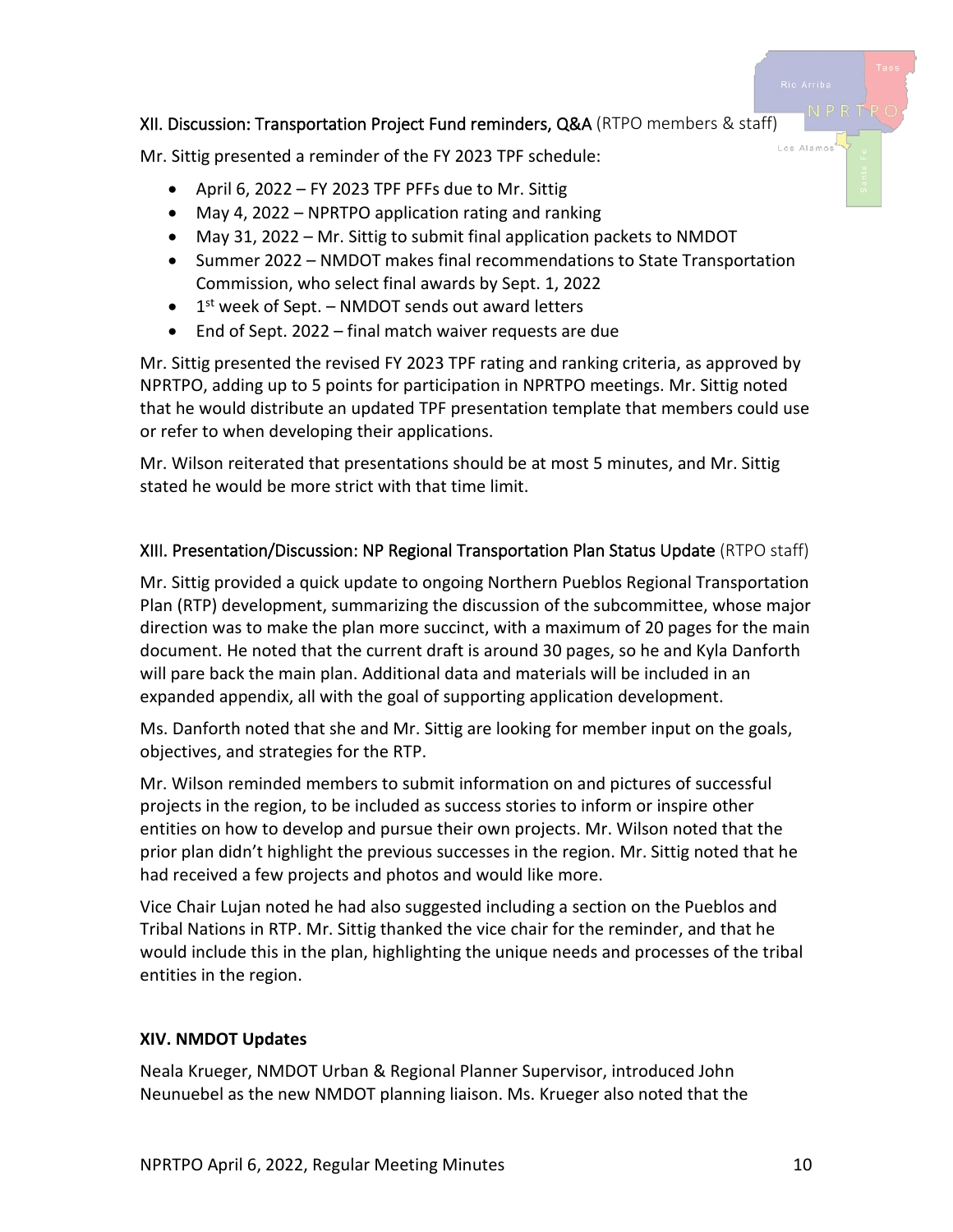Transportation Alternatives Program (TAP), Recreational Trails Program (RTP), and Congestion Mitigation and Air Quality (CMAQ) Program funding had not yet been Los Alamos distributed to states from the national level, which delayed making announcements about the FFY 2023+ awards for those programs. Ms. Krueger noted that Shannon Glendenning, the NMDOT Active Transportation Programs Supervisor, emailed all TAP, RTP, and CMAQ applicants this information, and they hoped to have final funding information confirmed in the coming weeks, when the Active Transportation team would send out award letters.

Mr. Neunuebel introduced himself, noting his prior work had been in planning at the local level, most recently with the City of Santa Fe, and before that, the City of Topeka in Kansas. He said he looked forward to meeting the members in the future.

Ron Shutiva, NMDOT Tribal Liaison, reminded members who were awarded Local Government Transportation Project Fund funding in FY 2019 that those funds will expire in June 2022. Entities should be ready to close out or submit an amendment if you are not able to close out by June 30, 2022. Mr. Shutiva suggested members contact Clarissa Martinez, State Grants Manager at 505-699-9946 or [Clarissa.Martinez@state.nm.us](mailto:Clarissa.Martinez@state.nm.us), at the NMDOT Project Oversight Division (POD) if they have any questions. Mr. Shutiva noted some members had asked to change the project termini or scope, but that was not permissible this late in the life of the award, as any changes to the projects need to be approved by the State Transportation Commission, as they were the ones to award the projects initially.

Sybil Cota, Ohkay Owingeh, shared a list of notes from Christ Ladd on LTAP matters:

- The TTAP NOFO deadline has been extended to May 2, 2022
- Upcoming LTAP trainings include
	- o Infectious Diseases, COVID-19, and Roadway Construction Industry, online on April 8, 2022
	- o Engineering Economics, online on April 11, 2022

No members of NMDOT District 5 were in the meeting.

# XV. Member Input on Training and Presentations for NPRTPO

Mr. Sittig presented the tentative list of meeting topics:

- May  $4$  FY 2023 TPF rating and ranking
- June 1 Bylaws and Open Meetings Act Resolution; NP Regional Transportation Plan update, NMDOT HSIP Update (*NOTE: Jason Coffey, NMDOT HSIP Planner, later said that there is no news to provide on HSIP in the near future*)
- July 6 Funding sources, ICIP and CMS training
- Aug. 3 Federal procurements; grant writing
- Sept. 7 Election of officers; plan next year of RTPO meetings